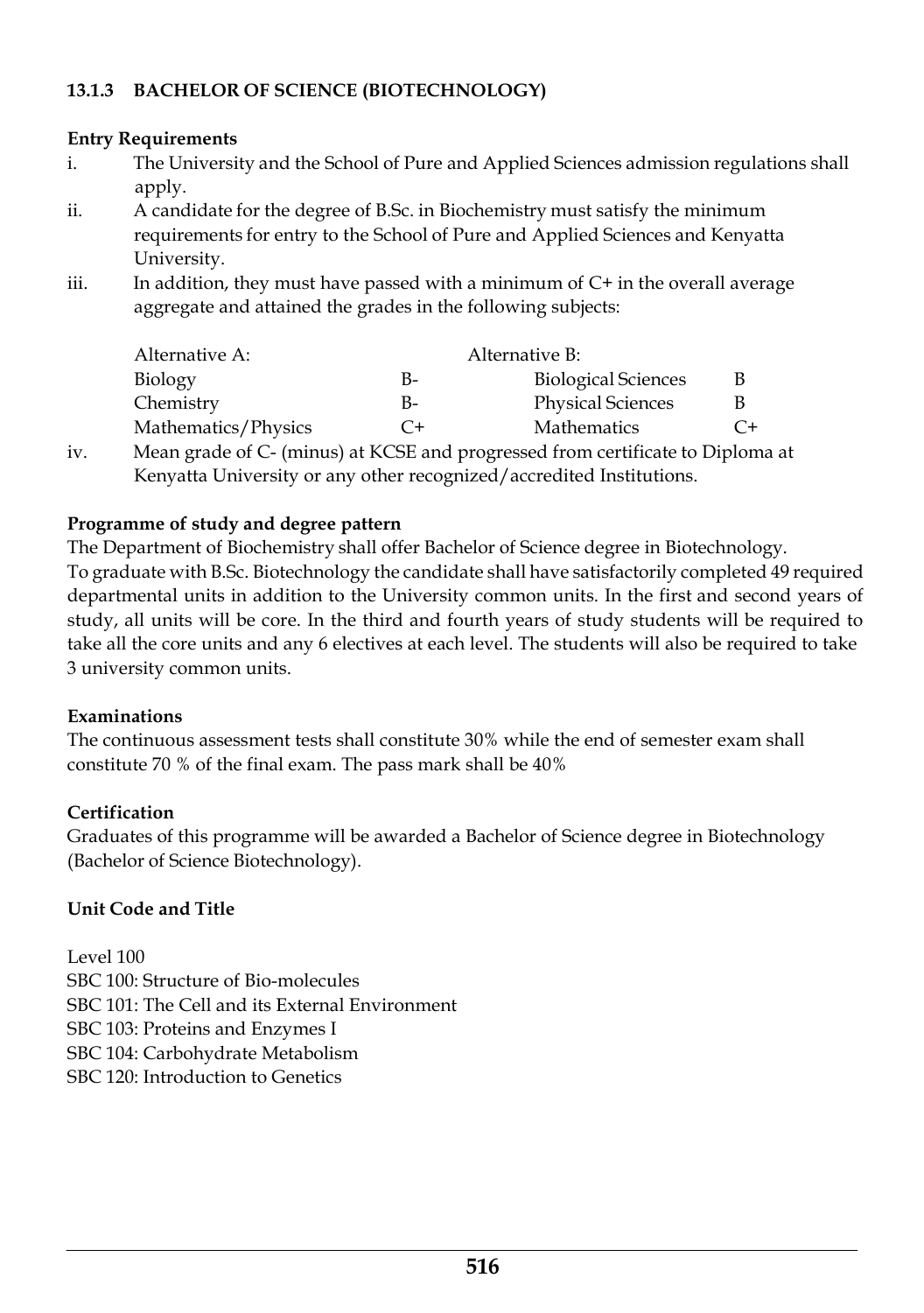SBC 121: Quantitative Genetics SBT 101: Survey of Plant Kingdom SBT 102: Plant Morphology and Anatomy SCH 100: Fundamentals of Inorganic Chemistry SCH 101: Introduction to Physical Chemistry SCH 102: Organic Chemistry 1 SMA 100: Mathematics for Science I SZL 100: General Zoology

#### **Level 200**

SBC 200: Lipid Metabolism SBC 201: Proteins and Enzymes II SBC 202: Analytical Techniques I SBC 203: Bio-membranes and Sub-cellular Organelles SBC 205: Medical Biochemistry I SBC 206: Introduction to Biophysics SBC 207: Cytology and Histology SBC 220: Fundamentals and Applications of Biotechnology SBC 221: Cellular and Molecular Biology I SBC 223: Nucleic Acids and Protein Synthesis SBT 202: General Microbiology SCH 202: Organic Chemistry II UCU Unit

#### **Level 300**

**517 SEXUAL EXECUTE:**<br> **SEXUAL EXECUTE:**<br> **SEXUAL EXECUTE:**<br> **SEXUAL EXECUTE:**<br> **SEXUAL EXECUTE:** SBC 300: Biochemistry of Micro-organisms SBC 302: Analytical Techniques II SBC 303: Introduction to Immunology SBC 305: Applied Microbial Biochemistry I SBC 306: Biochemical Pharmacology SBC 307: Pharmacognosy (Elective) SBC 308: Biostatistics and Research Methodology SBC 309: Ecological Biochemistry (Elective) SBC 320: Gene Expression and Regulation SBC 321: Gene Mapping Techniques SBC 322: Plant Cell and Tissue Culture SBC 323: Introduction to Bioinformation Technology SBC 324: Microbial Biotechnology SBC 325: Attachment in Biotechnology (1 unit-Elective)

#### **Level 400**

SBC 402: Plant Molecular Biology SBC 403: Advanced Immunology SBC 407: Biochemical Toxicology (prerequisite SBC 306) SBC 409: Fermentation Technology SBC 420: Gene Technology SBC 421: Bioprocessing SBC 422: Forensic DNA Technologies SBC 423: Industrial Biotechnology